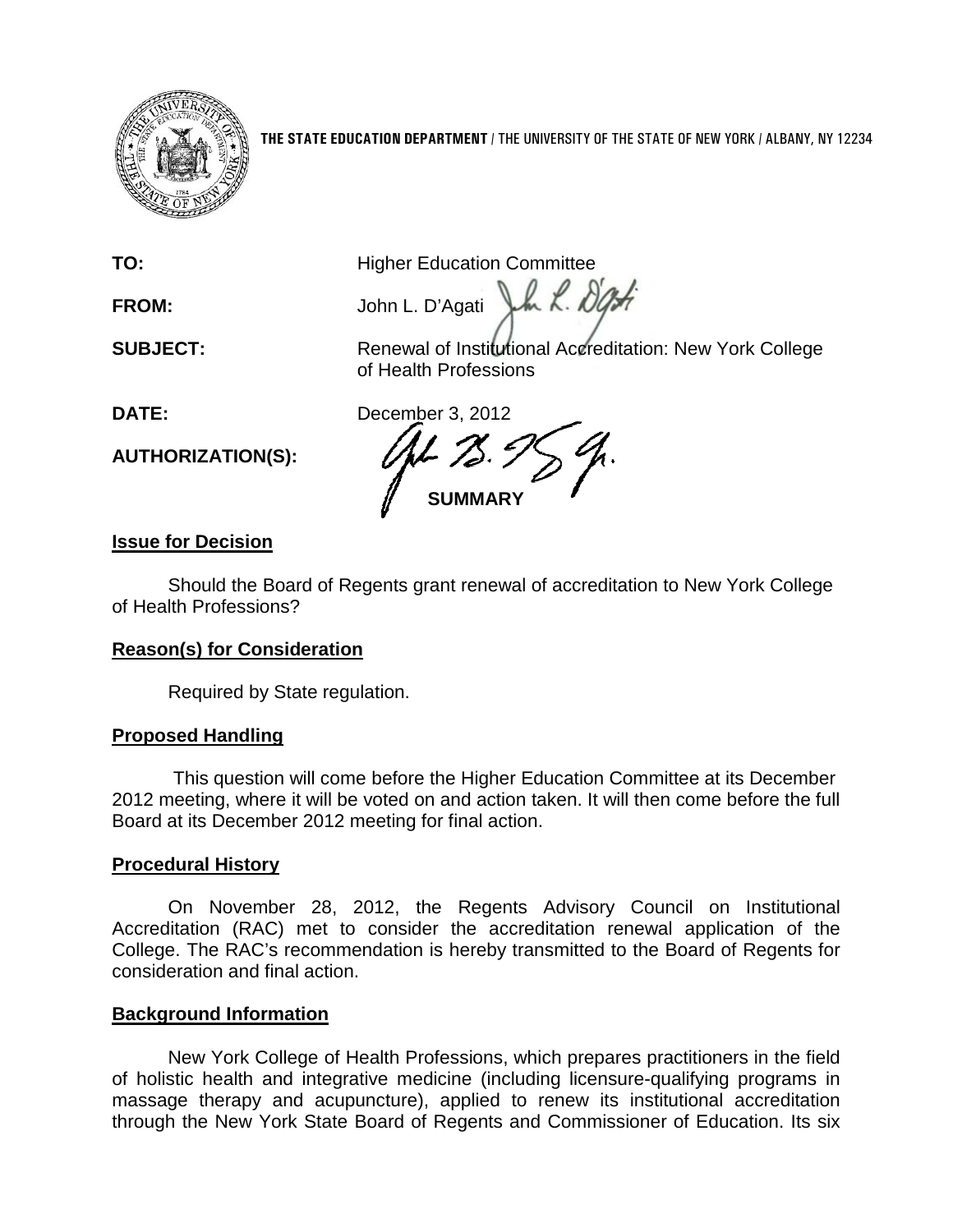registered programs range from certificate and A.O.S. programs to programs that yield B.P.S. and M.S. awards. The Regents and Commissioner granted initial accreditation to the College in 2007. The College's term of accreditation was extended administratively in 2011 and in 2012 pending a site visit.

### **Recommendation**

It is recommended that the Board of Regents renew the institutional accreditation of New York College of Health Professions with conditions for a period of two (2) years, including reports to the State Education Department addressing all issues of compliance with Regents standards for accreditation and demonstrating improved student performance outcomes on all professional licensure examinations. The schedule for such reports shall be established by the Department.

Regents with a conflict of interest or the appearance of a conflict of interest on this application are asked to recuse themselves from participating in the deliberation and decision.

### **Timetable for Implementation**

N/A

Attachment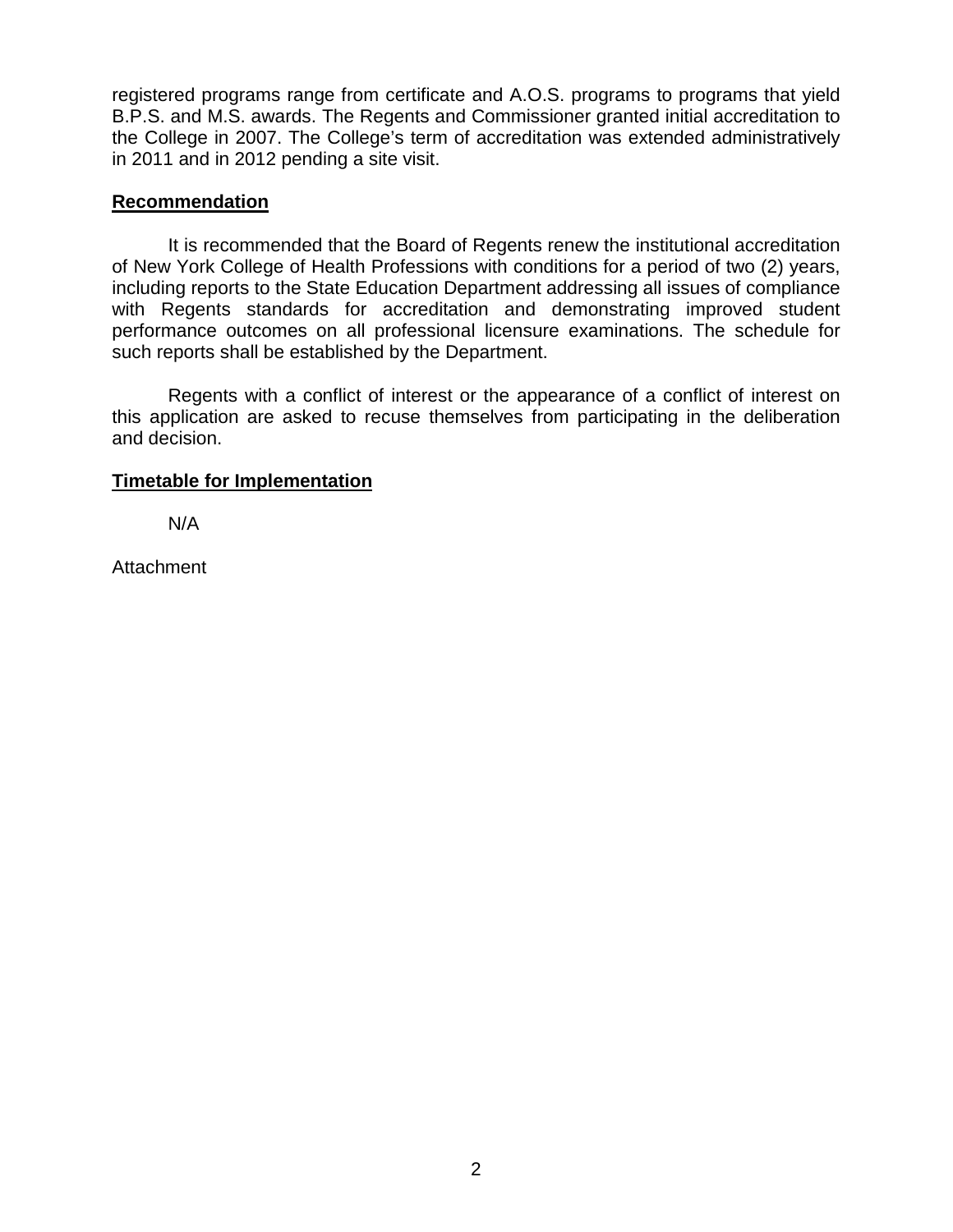### **Information in Support of Recommendation Renewal of Institutional Accreditation: New York College of Health Professions**

### Peer Review Visit

As part of the accreditation process, the institution completed a self study and prepared supporting documentation. On March 27-28, 2012, a team of peer reviewers and a representative of the Department ("Team") visited the campus in Syosset, New York, as well as extension sites in New York City, to ascertain compliance with the standards of institutional accreditation. Site team members reviewed the institutional self study, examined supporting documentation, interviewed members of the College community (including faculty, staff, administrators, students, and trustees) toured facilities, and assessed resources. In its report, the Team made a total of 18 recommendations.

The Team found the College to be in compliance with standards (as defined under section 4-1.4 of Regents Rules) addressing institutional mission; assessment of student achievement; support services; admissions; and requirements addressing complaint, Title IV, teach out, and public disclosure responsibilities.

The Team found the College to be out of compliance with the following standards: programs of study; faculty; resources; administration; and consumer information. Similar elements of the faculty, resources, and administration standards were found to be out of compliance at the time of the initial accreditation review in 2007. In general, the recommendations identified by the Team result from a lack of clear evidence that administrative structures and approaches adequately support faculty, library services, and robust program- and institution-level data and analysis.

#### Department's Preliminary Recommendation

The Department transmitted the draft team report to the College for review and comment. The College accepted the draft report's recommendations; identified perceived errors and inconsistencies in the report; and described actions and plans to address the recommendations. The compliance review report includes the team draft report, the College's response, and the Department's recommendation with respect to accreditation action.

Based on the self-study and other pertinent material, the team's report and the College's response, and the recurrence of issues identified at the initial accreditation visit, the Department found the institution to be in partial compliance with institutional accreditation standards. As a result, the Department recommended probationary accreditation for a period of two years, the maximum term allowed by Regents Rules for such accreditation action.

### Regents Advisory Council Review and Recommendation

As required by Subpart 4-1 of the Regents Rules, the Department transmitted the final compliance review report for consideration by the Regents Advisory Council on Institutional Accreditation. (The RAC is established in §3.12(d) of the *Rules of the Board*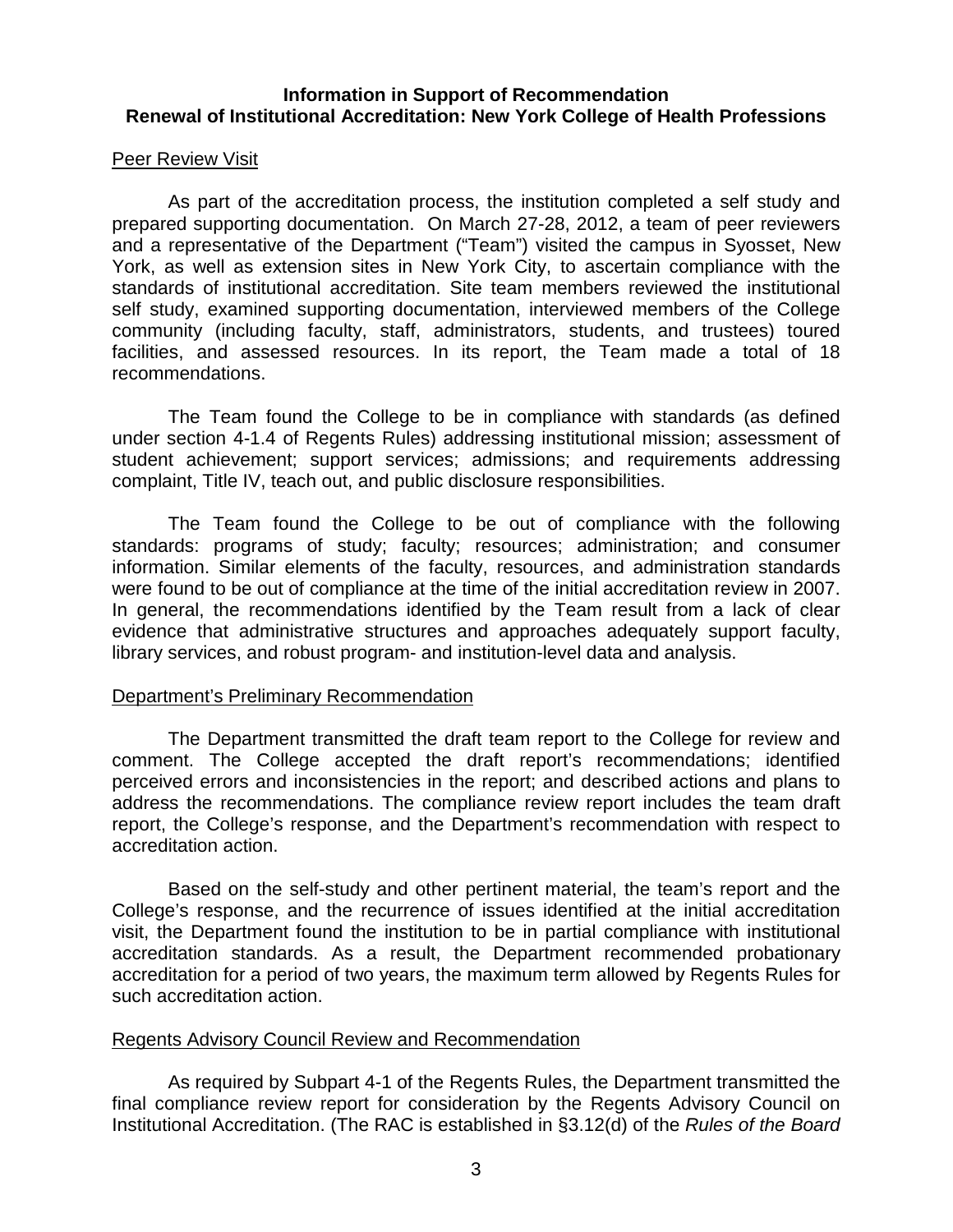*of Regents* "to review applications for accreditation and renewal of accreditation pursuant to Part 4 of this Title, and such other matters as the department may ask it to review, and make recommendations to the Regents and the commissioner based on its review.")

On November 28, 2012, the Council met to consider New York College of Health Professions' application. In a public meeting, the Council met with the College's President, other College representatives, and Department staff. RAC members discussed their observations and asked questions of the institution's representatives. The Council then voted unanimously to recommend the following action:

Renew the accreditation of New York College of Health Professions with conditions for a period of two (2) years, including reports to the State Education Department, addressing all issues of compliance with Regents standards for accreditation and demonstrating improved student performance outcomes on all professional licensure examinations. The schedule for such reports shall be established by the State Education Department.

#### Commissioner's Review

Neither the New York College of Health Professions nor the Deputy Commissioner for Higher Education appealed the Advisory Council's recommendation. Therefore, pursuant to Subpart 4-1, the Commissioner adopted the Council's recommendation as his recommendation to the Board of Regents.

The attachment to this item sets forth the range of accreditation actions authorized under Subpart 4-1 of the *Rules of the Board of Regents*.